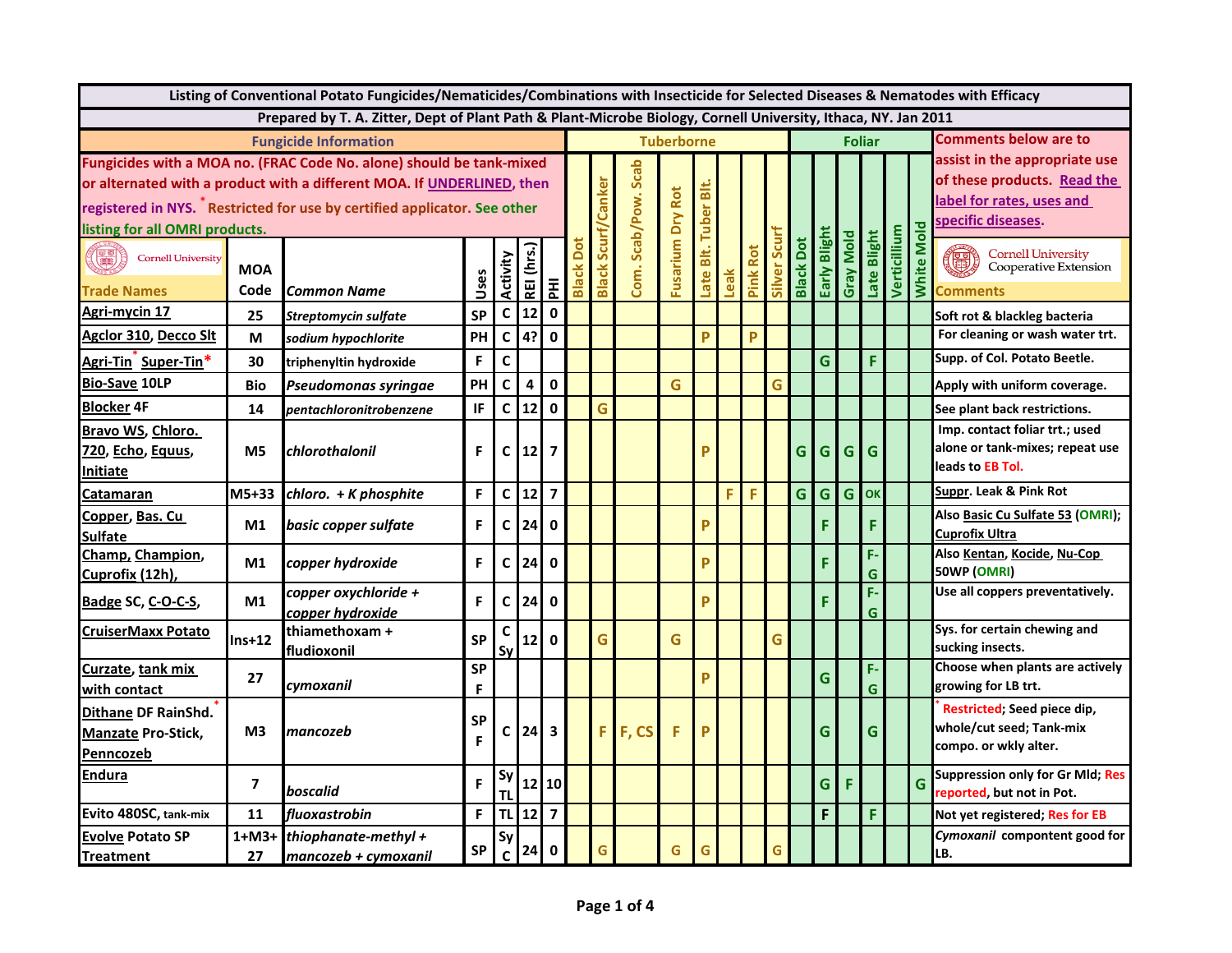| <b>Continued - Fungicide Information</b>                                       |                         |                             |                | <b>Tuberborne</b> |                 |                         |                  |                             |              |                         | <b>Foliar</b>               |      |             |              |                  |              |           |              |              |               |                                                                                            |
|--------------------------------------------------------------------------------|-------------------------|-----------------------------|----------------|-------------------|-----------------|-------------------------|------------------|-----------------------------|--------------|-------------------------|-----------------------------|------|-------------|--------------|------------------|--------------|-----------|--------------|--------------|---------------|--------------------------------------------------------------------------------------------|
| Q<br><b>Cornell University</b><br><b>Trade Names</b>                           |                         | <b>MOA Code Common Name</b> | Uses           | Activity          | REI (hrs.)      | PHI (Days)              | <b>Black Dot</b> | <b>Scur</b><br><b>Black</b> | Com Scab/Pow | <b>Fusarium Dry Rot</b> | <b>Blight Tuber</b><br>Late | Leak | Rot<br>Pink | Silver Scurt | <b>Black Dot</b> | Early Blight | Gray Mold | Late Blight  | Verticillium | Mold<br>White | <b>Cornell University<br/>Cooperative Extension</b><br>调<br><b>Comments</b>                |
| Forum 4.18SC, tank-<br>mix with contact                                        | 40                      | dimethomorph                | F.             | TL                | 12              | 4                       |                  |                             |              |                         |                             |      |             |              |                  |              |           | G            |              |               | Should be tank-mixed to prevent<br>Res. development.                                       |
| Gaucho-MZ                                                                      | $Ins.+M3$               | imidacloprid+mancozeb       | <b>SP</b>      |                   | $C$   24        | $\mathbf 0$             |                  |                             |              |                         |                             |      |             |              |                  |              |           |              |              |               | Contact for fung., Sys. for ins.                                                           |
| Gavel 75DF                                                                     | $22+M3$                 | zoxamide + mancozeb         | F              | C                 | 48              | $\overline{\mathbf{3}}$ |                  |                             |              |                         | Ġ                           |      |             |              |                  | G            |           | G            |              |               | Restricted; see also Zoxium.                                                               |
| Gem 500SC No<br>aerial applic. in<br>NYS."                                     | 11                      | trifloxystrobin             | F.             |                   | TL 12           | $\overline{\mathbf{z}}$ |                  |                             |              |                         |                             |      |             |              |                  | G<br>tm      |           | G<br>tml     |              |               | Use only in a tank-mixed; Res. for<br>EB with Gp. 11 is common.                            |
| <b>Headline 2SC No</b><br>aerial applic. in<br>NYS."                           | 11                      | pyraclostrobin              | F              |                   | TL 12           | $\overline{\mathbf{3}}$ |                  |                             |              |                         |                             |      |             |              | Е                | G<br>tml     |           | G<br>tm      |              | Su            | Use only in a tank-mixed; Res. for<br>EB with Gp. 11 is common. Suppr.<br>only for WM.     |
| <b>ManKocide</b>                                                               | $M1+M3$                 | mancozeb+copper hydroxide   | F              |                   | $C$ 24          | $\overline{\mathbf{3}}$ |                  |                             |              |                         |                             |      |             |              |                  | G            |           | $\mathsf{G}$ |              |               |                                                                                            |
| <b>Maxim Dry, Maxim</b><br><b>4FS Flowable</b>                                 | 12                      | fludioxonil                 | <b>SP</b>      | C                 | 12 <sup>1</sup> | 0                       |                  | G                           |              | G<br>Res.               |                             |      |             | G            |                  |              |           |              |              |               | Dry, Not for Seed Prod.; 4FS for<br>seed, followed with full rate MZ<br>or use Quadris IF. |
| <b>Maxim MZ Pot.Seed</b>                                                       | $12+M3$                 | fludioxonil+mancozeb        | <b>SP</b>      | $\mathsf{C}$      | 24              | $\mathbf{0}$            |                  | G                           |              | $G-E$                   |                             |      |             | G            |                  |              |           |              |              |               | Good all around treatment.                                                                 |
| <b>Mertect 340F</b>                                                            | $\mathbf{1}$            | thiabendazole               | PH             | $\mathsf C$       | 12              | $\mathbf 0$             |                  |                             |              | G<br><b>Res</b>         |                             |      |             |              |                  |              |           |              |              |               | Res. concern, determine if still<br>effective.                                             |
| <b>Moncoat MZ</b>                                                              | $7+M3$                  | flutolanil+mancozeb         | <b>SP</b>      | $\mathsf{C}$      | 24              | $\mathbf 0$             |                  | G                           |              | G                       |                             |      |             | Ġ            |                  |              |           |              |              |               | For suppression of all 3                                                                   |
| Moncut 70DF +                                                                  | $\overline{\mathbf{z}}$ | flutolanil                  | <b>IF</b>      |                   |                 |                         |                  | G                           | <b>PS</b>    |                         |                             |      |             |              |                  |              |           |              |              |               | t Not for use on LI. Suppression<br>Powdery Scab.                                          |
| <b>Nubark Mancozeb</b>                                                         | M <sub>3</sub>          | mancozeb                    | <b>SP</b>      | C                 | 24              | $\mathbf 0$             |                  |                             |              | G                       |                             |      |             |              |                  |              |           |              |              |               | Also Potato Seed Treat. PS                                                                 |
| Omega 500F                                                                     | 29                      | fluazinam                   | F              | $\mathsf{C}$      | 48              | 14                      |                  |                             | PS           |                         | G                           |      |             |              |                  |              |           | G            |              |               | Not registered in NYS.                                                                     |
| <b>Phosphorous acid</b><br><b>Not all labeled for</b><br>all <u>Uses</u> given | 33                      | phosphorous acid            | IF,<br>F<br>PH | C                 | 4               | 0                       |                  |                             |              |                         | G                           | G    | G           |              |                  |              |           | G<br>tm      |              |               | Agri-Fos, Posphite, Fungi-Phite,<br>ProPhyt, *Kphite, Phostrol,<br>Rampart                 |
| Polyram 80DF                                                                   | M <sub>3</sub>          | metiram                     | F.             | C                 | 24              | 3                       |                  |                             |              |                         |                             |      |             |              |                  | G            |           | F            |              |               | Good tank-mix or alternating<br>contact fungicide.                                         |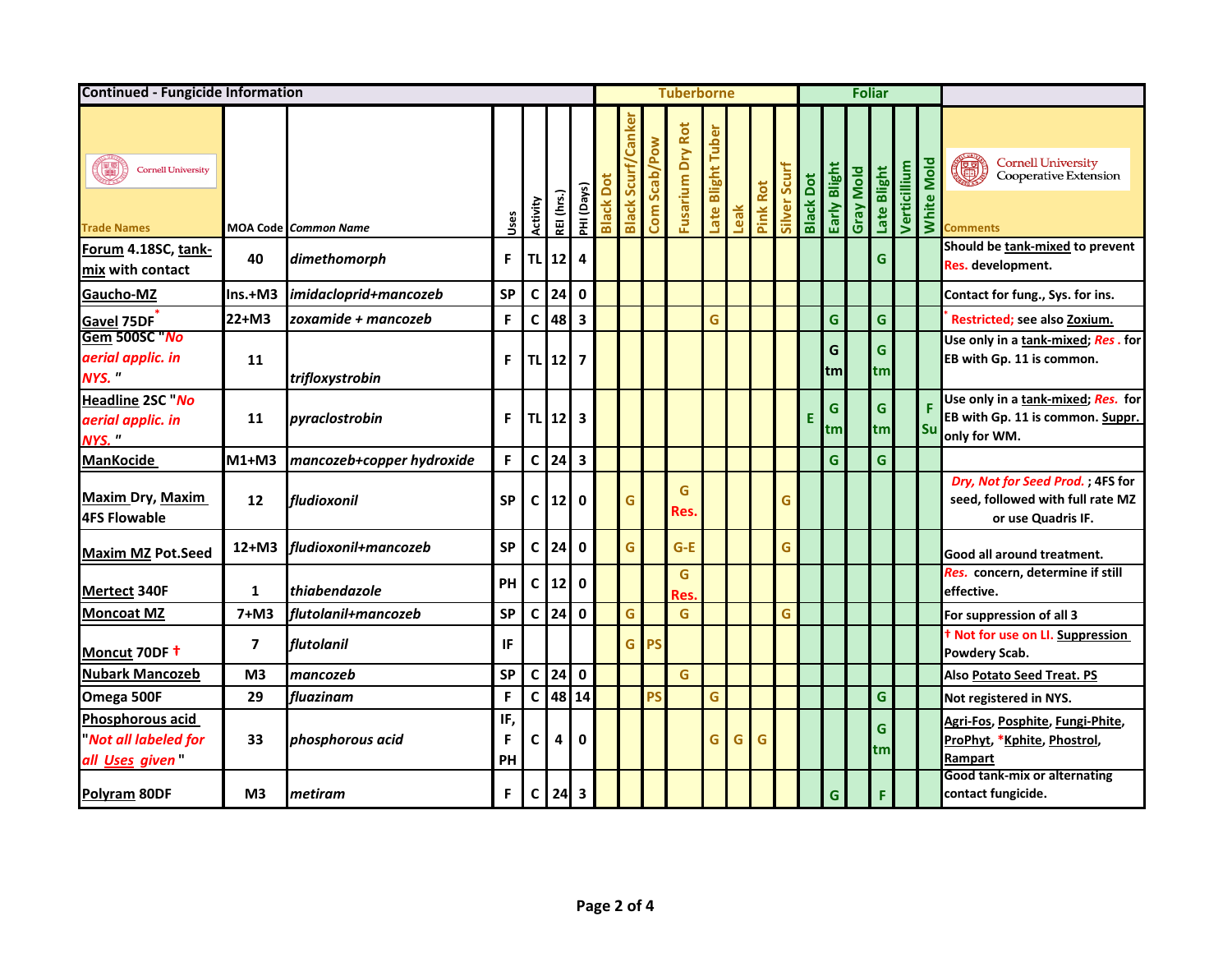| <b>Continued - Fungicide Information</b>                        |                          |                                                                            |          |          |              |                         |                  |             |                 | <b>Tuberborne</b>   |                 |     |          |                              |                  |                   |           | <b>Foliar</b> |              |            |                                                                                                                                  |
|-----------------------------------------------------------------|--------------------------|----------------------------------------------------------------------------|----------|----------|--------------|-------------------------|------------------|-------------|-----------------|---------------------|-----------------|-----|----------|------------------------------|------------------|-------------------|-----------|---------------|--------------|------------|----------------------------------------------------------------------------------------------------------------------------------|
| E<br><b>Cornell University</b><br><b>Trade Names</b>            |                          | <b>MOA Code Common Name</b>                                                | Uses     | Activity | REI (hrs.)   | PHI (Days)              | <b>Black Dot</b> | Blk. Scurf, | Scab<br>Scab/P. | Dry Rot<br>Fusarium | ate Blight Tube | eak | Pink Rot | Scurf<br>Silver <sub>s</sub> | <b>Black Dot</b> | Early Blight      | Gray Mold | ate Blight    | Verticillium | White Mold | <b>Cornell University<br/>Cooperative Extension</b><br>0<br>Comments                                                             |
| <b>Presidio</b>                                                 | 43                       | fluopicolide                                                               | F        | C        | 12           | $\overline{\mathbf{z}}$ |                  |             |                 |                     | E               |     | G        |                              |                  |                   |           | G             |              |            | Potato USE Not Yet Registered.                                                                                                   |
| Previcur Flex <sup>T</sup> Tk-mix                               | 28                       | propamocarb                                                                | F        | Sy       | 12           | 14                      |                  |             |                 |                     |                 |     |          |                              |                  | Ġ                 |           | G.            |              |            | <b>Tank-mix with contact</b>                                                                                                     |
| <b>Quadris F tank-mix;</b><br>Don't spray near<br>apple trees"  | 11                       | azoxystrobin                                                               | IF<br>F  | TL       | 4            | 14                      |                  | G           |                 |                     |                 |     |          | G                            | Е                | G<br>tm           |           | F.<br>G       |              |            | Use only in a tank-mix; Res for<br>EB with Gp. 11 is common.                                                                     |
| Quadris Opti F "Don't<br>spray near apple<br><i>trees</i>       | $11+M5$                  | azoxystrobin+chlorothalonil                                                | F        | TL<br>C  |              | $12$   14               |                  |             |                 |                     |                 |     |          |                              | F                | G                 |           | G.            |              |            | Res. not at issue because of tank-<br>lmix.                                                                                      |
| <b>Quadris Top Don't</b><br>spray near apple<br><i>trees</i>    | $11+3$                   | azoxystrobin+difenoconazole                                                | F        | TL<br>C  |              | $12$ 14                 |                  |             |                 |                     |                 |     |          |                              | F                | G                 |           |               |              |            | Res. not at issue because of tank-<br>mix. Also labeled for Brown Spot<br>(A . alternata ).                                      |
| <b>Quadris Ridomil Gold</b><br><b>SL</b>                        | $11+4$                   | azoxystrobin+mefenoxam                                                     | IF.      |          | $\mathbf{0}$ | 0                       | G                | G           |                 |                     |                 | G   | G        |                              |                  |                   |           |               |              |            | " Good only if sensitive isolates<br>are present."                                                                               |
| Ranman 400SC                                                    | 21                       | cyazofamid                                                                 | IF<br>E. | C        | 12           | $\overline{7}$          |                  |             |                 |                     | G               |     | OK       |                              |                  | G<br>tm           |           | G             |              |            | Must be tank-mixed with contact<br>for EB control.                                                                               |
| Reason 500SC <sup>+</sup>                                       | 11                       | fenamidone                                                                 | F        | TL       |              | $12$ 14                 |                  |             |                 |                     |                 |     |          |                              | F                | G<br><b>Su</b> tm |           | G             |              |            | Restricted; <sup>†</sup> Not for use on<br>LI. " Use only in a tank-mix; Res.<br>for EB with Gp. 11 is common.<br>Suppr. for BD. |
| <b>Revus</b>                                                    | 40                       | mandipropamid                                                              | F.       | TL       |              | $12$ 14                 |                  |             |                 |                     |                 |     |          |                              |                  |                   |           | E             |              |            | TM for EB control.                                                                                                               |
| <b>Revus Top</b>                                                | $40 + 3$                 | mandipropamid+difenoconazole                                               | F        | C<br>ΤI  |              | $12$   14               |                  |             |                 |                     | OK              |     |          |                              | G                | G                 |           | E             |              |            | Also labeled for Brown Spot (A.<br>alternata).                                                                                   |
| <b>Ridomil Gold SL</b>                                          | 4                        | mefenoxam                                                                  | IF       | Sy       | 48           | 0                       |                  |             |                 |                     |                 | G   | G        |                              |                  |                   |           |               |              |            | <b>Good only if sensitive isolates</b><br>are present." Twist and Ultra<br>Fluorish also registered.                             |
| Ridomil Gold Bravo,<br>Rid. Gold Copper, Rid.<br><b>Gold MZ</b> | $4+M5$<br>4+M1<br>$4+M3$ | mefenoxam+chlorothalonil<br>mefenoxam+cop. hydroxide<br>mefenoxam+mancozeb | F        | Sy<br>C  |              | 48 14                   |                  |             |                 |                     | 7               | 7   |          |                              |                  | G                 |           | F.<br>G       |              |            | Mefenoxam is effective for LB<br>genotype US22. Can use MZ<br>formulation 3 d PHI.                                               |